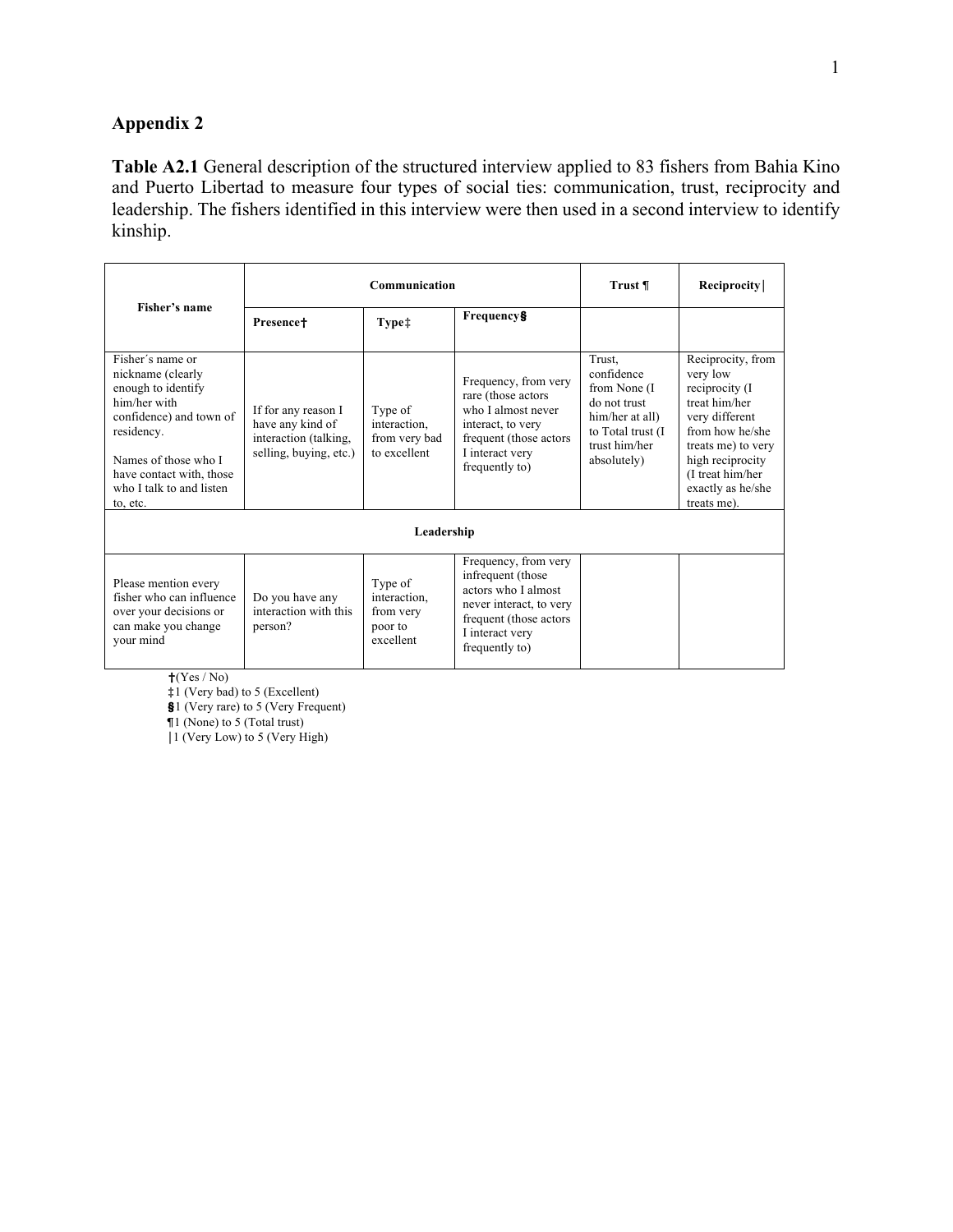## **Short guide and brief instructions for the application of the interview**

The formats are simple and flexible to adapt to the language of the interviewee.

General technical considerations for interviewing.

• Review the survey format to clarify the type of answers we are looking for.

• Use jargon that facilitates communication and builds confidence.

• Record start time and end time of the interview, it must last no more than 30 minutes, after this time the information tends to lose confidence.

• Type the information from the format into a digital worksheet as soon as possible to include notes about the interview.

• If possible, scan the interviews to avoid losing any information.

Equipment.

• Logbook or printed format.

• Pens

Process.

1. Begin by greeting and clarifying the institutional support to the project by Comunidad y Biodiversidad A.C.

2. It is important that all the interviewees have the same basic information. The introduction must be read to them, explaining the goals and methodology of the project "Socio-ecological Connectivity in the Midriffs Islands of the Gulf of California", and the need to gather information about social relationships between small-scale fishers targeting leopard grouper in the region.

3. Explicitly state that the information is anonymous, and that will be used only for academic purposes related to the goal of the project. If there is any doubt or intention to use it for another purpose, their explicit authorization will be requested.

4. It is important that interviewees understand the methodology, and is necessary to explain that they do not need to try to respond to what they think should happen, but what their personal experience is, that is to say, what happens at the moment, not in the past but now. If doubt persists, they can mention their experiences during the previous year.

5. It is key to explain the type of network being used, that is, an integral analysis of the network is carried out, which does not allow identifying who said what.

6. In case there is any specific doubt, confirm answers, that is, "then we agree that ... correct?"

7. Provide e-mail, address, and cellular phone number to contact for any questions, clarifications or complaints.

8. Finish by thanking them for their time and the information provided.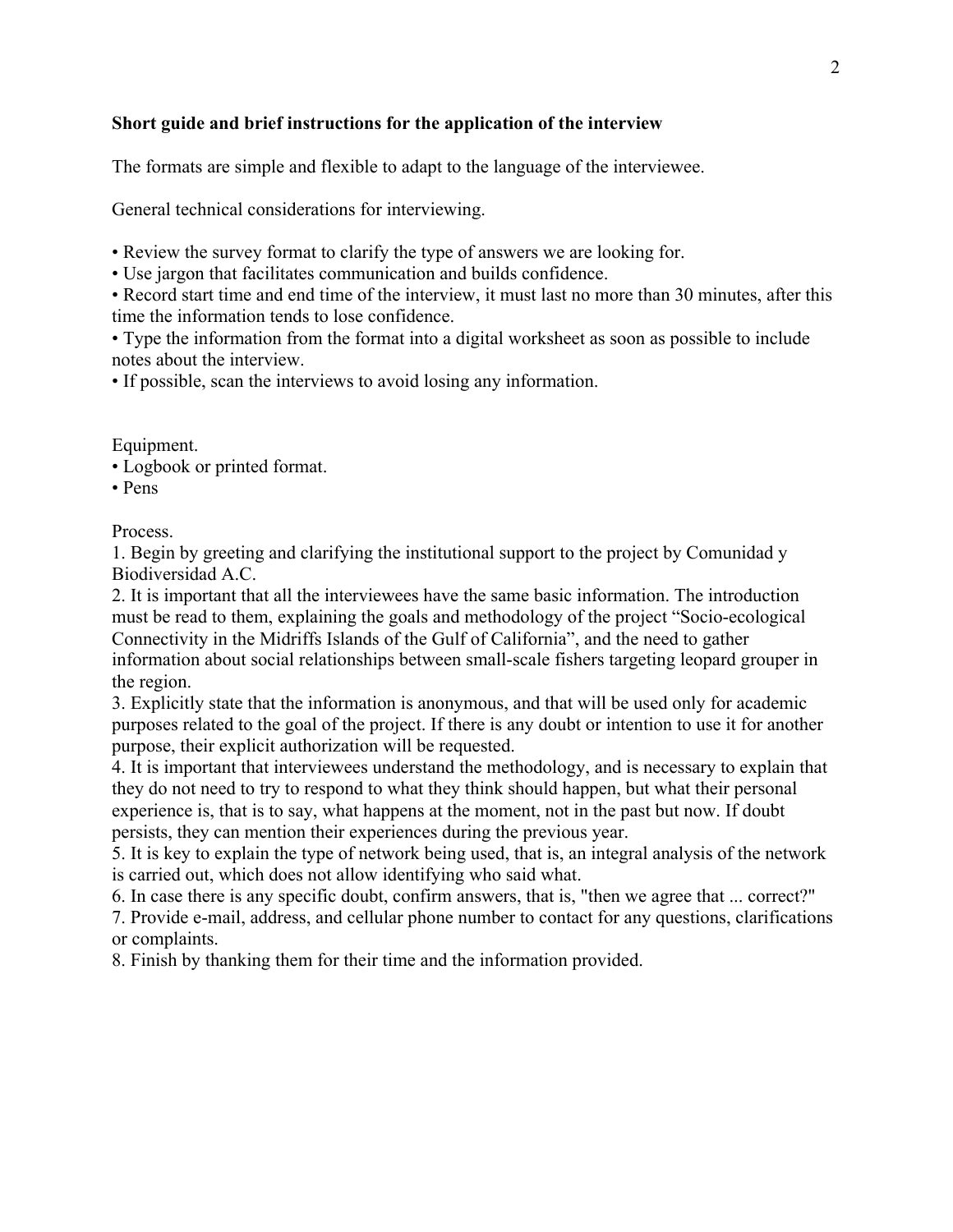## **General description of the interview to gather information on social connectivity**

The requested information is explained column by column. Fishers are given different options so that the interviewee responds according to what is closest to their perception.

Name. Name or nickname of the interviewee. Town. In which village does the interviewee live? Name every fisher with whom you have communication or contact.

Is there communication? Yes/No. If for any reason they have any contact with other actor (s), this is considered an interaction. When there is no interaction of any kind, the rest of the questions do not make sense and therefore are not asked.

i. Interaction type. Record the number associated with the answer.

- 1. Very bad. A very destructive relation, each one is intensely hindering the work of the other.
- 2. Bad. An interaction that hinders the work of the other.
- 3. Neutral. Interacts, but is not perceived to help or hinder.
- 4. Good. An interaction that favors each other's work. A supportive actor.
- 5. Excellent. An interaction that greatly favors each other, a very supportive actor.

ii. Frequency. Due to the unique nature of each fishery, this question was not given time units, it is only a general perception. Record the number associated with the answer.

1. Very rare. Those with whom you hardly ever interact. Keywords: very little, very rare, very occasionally.

2. Uncommon. Those actors with whom there is little interaction. Keywords: little, rare.

3. Regular or moderately frequent. Neither frequent nor infrequent. Keywords: regular, moderately, sometimes.

4. Frequent. Those with whom you interact with some regularity, frequently, often, continuously.

5. Very frequent. Those actors with whom you interact many times more than with others.

Keywords: very frequently, very often, very continuously.

iii. Trust. If the actor trusts the other, he/she feels that the other is trustworthy. Record the number associated with the answer.

- 1. None. Keywords: nothing, no trust, never, nothing.
- 2. Little. Keywords: there is little trust, seldom, almost anything, very rare, very little, etc.
- 3. Regular. Keywords: average trust, sometimes.
- 4. Trust. Keywords: there is, there is trust, I have trust, I trust him/her
- 5. Total trust. Keywords: a lot, full confidence, always, totally, very.

iv. Reciprocity. If the interviewee treats the other actor very similar or very different from how the other actor treats the interviewee.

- 1. Very low. I always treat him/her very differently from how he/she treats me.
- 2. Low. Most of the time I treat him/her very differently from how he/she treats me.
- 3. Intermediate. I treat him/her more or less the same as how he/she treats me
- 4. High. I treat him/her as he/she treats me most of the time.
- 5. Very high. I always treat him/her exactly as he/she treats me.